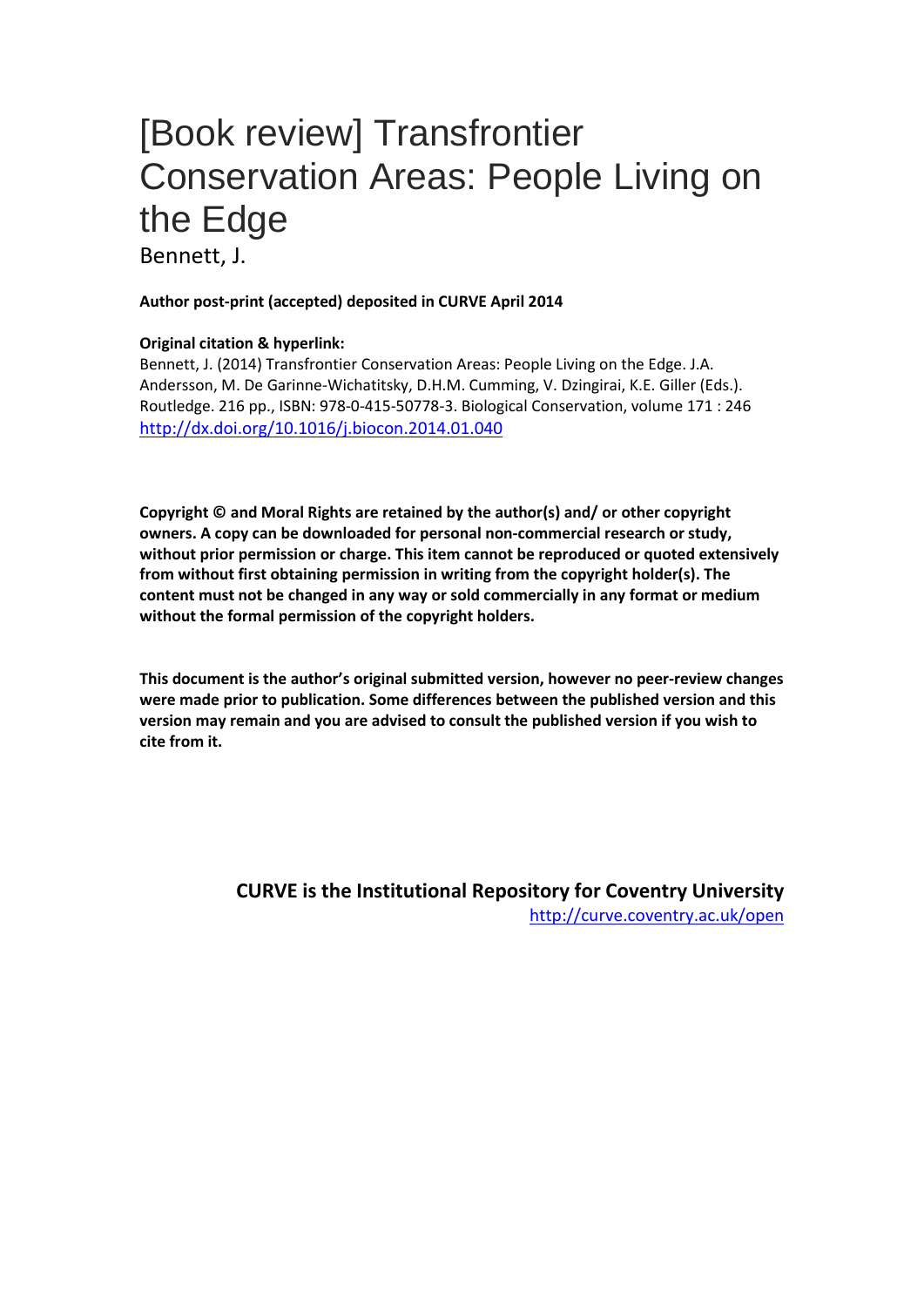## **Transfrontier Conservation Areas: People Living on the Edge**

**J.A. Andersson, M. De Garinne-Wichatitsky, D.H.M. Cumming, V. Dzingirai, K.E. Giller (Eds)**. Routledge, ISBN 978-0-415-50778-3, 216 pp.

Organised into ten chapters this edited volume attempts to synthesise current debates around Transfrontier Conservation Areas (TFCAs) in Southern Africa. It begins by outlining the historical 'fortress conservation' approach to conservation and argues, as many others elsewhere have, that the TFCA approach has made little progress beyond this in terms of its purported sustainable development goals. People remain marginalised on the 'edge' not only geographically in terms of proximity to park boundaries but in terms of the policy process and the resources they have access to. The remainder of the volume is an attempt to understand the dynamics of this edge environment.

Drawing mainly on empirical studies of the larger TFCAs encompassing South Africa, Zambia and Zimbabwe, chapters three to six provide a fascinating insight into the social, political and economic processes which have shaped the edge environment. Anderson and Cumming show how the edge boundaries were historically shaped by more than just conservation agendas – capitalist expansion, animal disease transmission and the racial politics of land tenure were all critical to the process. Dzingirai et al outline how the edge in South Africa and Zimbabwe, in particular, became a labour reserve and dumping ground for resettled people. Building on this, Giller et al demonstrate how across a range of essentially similar agro-ecological areas in different countries, the legacy of segregation and resettlement in conjunction with access to water, war, migration and HIV-AIDS, has resulted in great variation in population densities along the edge as well as in the livelihoods people practice. All of these current and historical drivers have helped to create the realities which presently face local people living in these edge areas.

Chapters seven and eight move on to explore the relationships between people and wildlife that exist around the edge. Murwira et al draw on ecological theory to understand movements across the edge of parks in terms of resource gradients. Focusing mainly on Zimbabwe they show how predators are attracted into communal areas adjacent to the parks by the high densities of livestock. Likewise elephants are also drawn into communal areas by the presence of grain crops, particularly around harvest time. Conversely, there is a considerable movement of livestock into parks during the dry season when forage resources in communal areas are depleted. De Garine-Wichatitsky et al use the platform provided by this work to explore the consequences of these movements for people and show that damage to crops and predation of livestock can have a significant impact on local livelihoods, particularly where cattle are lost, as many households have herd sizes of five or fewer animals. Disease transmission between wildlife and livestock represents another problem for herders in edge areas, particularly in countries such as Zimbabwe, where fences tend to be porous, veterinary support ineffective and